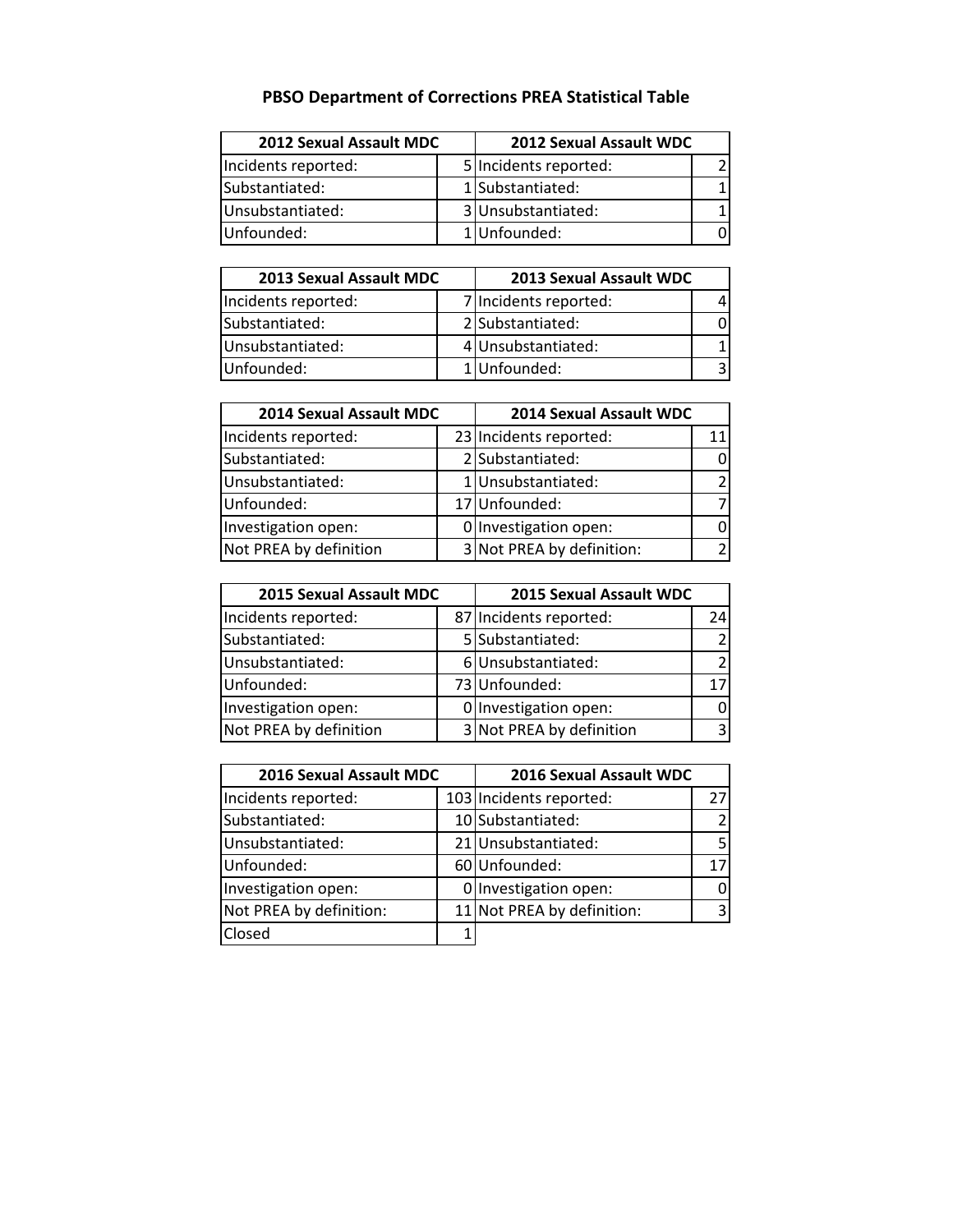| <b>JANUARY</b>            |                   | MDC WDC           | <b>JULY</b>               |                     | MDC WDC        |
|---------------------------|-------------------|-------------------|---------------------------|---------------------|----------------|
| Cases                     | 9                 | 1                 | Cases                     | 8                   | 6              |
| Unfounded                 | 4                 | $\mathbf{1}$      | Unfounded                 | 5                   | 5              |
| Unsubstantiated           | 4                 | 0                 | Unsubstantiated           | $\mathbf{1}$        | $\mathbf{1}$   |
| Substantiated             | 0                 | 0                 | Substantiated             | $\overline{2}$      | 0              |
| Open                      | 0                 | 0                 | Open                      | 0                   | 0              |
| <b>Not PREA</b>           | 1                 | 0                 | <b>Not PREA</b>           | 0                   | 0              |
| Closed                    | 0                 | 0                 | Closed                    | 0                   | 0              |
| <b>FEBRUARY</b>           |                   | MDC WDC           | <b>AUGUST</b>             |                     | MDC WDC        |
| Cases                     | 3                 | 1                 | Cases                     | 15                  | $\mathbf{1}$   |
| Unfounded                 | $\mathbf{1}$      | $\mathbf{1}$      | Unfounded                 | 8                   | $\mathbf{1}$   |
| Unsubstantiated           | 0                 | 0                 | Unsubstantiated           | $\overline{2}$      | 0              |
| Substantiated             | 1                 | 0                 | Substantiated             | 1                   | 0              |
| Open                      | 0                 | 0                 | Open                      | 0                   | 0              |
| <b>Not PREA</b>           | 1                 | 0                 | <b>Not PREA</b>           | 4                   | 0              |
| Closed                    | 0                 | 0                 | Closed                    | 0                   | 0              |
| <b>MARCH</b>              |                   | MDC WDC           | <b>SEPTEMBER</b>          |                     | MDC WDC        |
| Cases                     | 11                | 0                 | Cases                     | 6                   | 2              |
| Unfounded                 | 4                 | 0                 | Unfounded                 | 6                   | $\overline{2}$ |
| Unsubstantiated           | 3                 | 0                 | Unsubstantiated           | 0                   | 0              |
| Substantiated             | $\overline{2}$    | 0                 | Substantiated             | 0                   | 0              |
| Open                      | 0                 | 0                 | Open                      | 0                   | 0              |
| <b>Not PREA</b>           | $\overline{2}$    | 0                 | <b>Not PREA</b>           | 0                   | 0              |
| Closed                    | 0                 | 0                 | Closed                    | 0                   | 0              |
| <b>APRIL</b>              |                   | MDC WDC           | <b>OCTOBER</b>            |                     | MDC WDC        |
| Cases                     | 5                 | 2                 | Cases                     | 9                   | 1              |
| Unfounded                 | $\overline{2}$    | $\mathbf{1}$      | Unfounded                 | 7                   | $\mathbf{1}$   |
|                           |                   |                   | Unsubstantiated           |                     | 0              |
|                           |                   |                   |                           |                     |                |
| Unsubstantiated           | $\overline{2}$    | 0                 |                           | 0                   |                |
| Substantiated             | 0                 | 0                 | Substantiated             | 0                   | 0              |
| Open                      | 0                 | 0                 | Open                      | 0                   | 0              |
| Not PREA<br>Closed        | 1<br>0            | $\mathbf{1}$<br>0 | <b>Not PREA</b><br>Closed | $\overline{2}$<br>0 | 0<br>0         |
|                           |                   |                   |                           |                     |                |
| <b>MAY</b>                |                   | MDC WDC           | <b>NOVEMBER</b>           |                     | MDC WDC        |
| Cases                     | 4                 | 1                 | Cases                     | 3                   | 0              |
| Unfounded                 | $\overline{2}$    | 1                 | Unfounded                 | $\mathbf{1}$        | 0              |
| Unsubstantiated           | 1                 | 0                 | Unsubstantiated           | 1                   | 0              |
| Substantiated             | 0                 | 0                 | Substantiated             | 1                   | 0              |
| Open                      | 0                 | 0                 | Open                      | 0                   | 0              |
| <b>Not PREA</b><br>Closed | $\mathbf{1}$<br>0 | 0<br>0            | Not PREA<br>Closed        | 0<br>0              | 0<br>0         |
|                           |                   |                   |                           |                     |                |
| <b>JUNE</b><br>Cases      | 6                 | MDC WDC<br>0      | <b>DECEMBER</b><br>Cases  | 6                   | MDC WDC<br>2   |
|                           | 5                 | 0                 | Unfounded                 | 4                   | $\overline{2}$ |
| Unfounded                 | $\mathbf{1}$      | 0                 |                           | 0                   | 0              |
| Unsubstantiated           |                   |                   | Unsubstantiated           |                     |                |
| Substantiated             | 0                 | 0                 | Substantiated             | 0                   | 0              |
| Open                      | 0                 | 0                 | Open                      | 0                   | 0              |
| Not PREA<br>Closed        | 0<br>0            | 0<br>0            | Not PREA<br>Closed        | 2<br>0              | 0<br>0         |

| JULY             |                         | MDC WDC        |
|------------------|-------------------------|----------------|
| Cases            | 8                       | 6              |
| Unfounded        | 5                       | 5              |
| Unsubstantiated  | $\mathbf{1}$            | $\overline{1}$ |
| Substantiated    | $\overline{2}$          | 0              |
| Open             | 0                       | 0              |
| Not PREA         | 0                       | 0              |
| Closed           | 0                       | 0              |
| <b>AUGUST</b>    | <b>MDC</b>              | <b>WDC</b>     |
| Cases            | 15                      | 1              |
| Unfounded        | 8                       | $\mathbf 1$    |
| Unsubstantiated  | $\overline{2}$          | 0              |
| Substantiated    | $\overline{1}$          | 0              |
| Open             | 0                       | $\overline{0}$ |
| Not PREA         | $\overline{4}$          | 0              |
| Closed           | 0                       | 0              |
|                  |                         |                |
| <b>SEPTEMBER</b> | <b>MDC</b>              | <b>WDC</b>     |
| Cases            | 6                       | $\overline{2}$ |
| Unfounded        | 6                       | $\overline{c}$ |
| Unsubstantiated  | 0                       | 0              |
| Substantiated    | 0                       | 0              |
| Open             | 0                       | 0              |
| Not PREA         | $\overline{0}$          | $\overline{0}$ |
| Closed           | 0                       | 0              |
| <b>OCTOBER</b>   | MDC                     | <b>WDC</b>     |
|                  |                         |                |
| Cases            | 9                       | 1              |
| Unfounded        | 7                       | $\mathbf 1$    |
| Unsubstantiated  | 0                       | 0              |
| Substantiated    | 0                       | 0              |
| Open             | 0                       | 0              |
| <b>Not PREA</b>  | $\overline{2}$          | 0              |
| Closed           | 0                       | $\overline{0}$ |
| <b>NOVEMBER</b>  | MDC                     | <b>WDC</b>     |
| Cases            | 3                       | 0              |
| Unfounded        | 1                       | 0              |
| Unsubstantiated  | 1                       | 0              |
| Substantiated    | 1                       | 0              |
| Open             | 0                       | 0              |
| Not PREA         | 0                       | 0              |
| Closed           | 0                       | 0              |
| <b>DECEMBER</b>  | MDC                     | WDC            |
| Cases            | 6                       | $\overline{2}$ |
| Unfounded        | 4                       | $\overline{c}$ |
| Unsubstantiated  | 0                       | 0              |
| Substantiated    | 0                       | 0              |
| Open             | 0                       | 0              |
| Not PREA         | $\overline{\mathbf{c}}$ | 0              |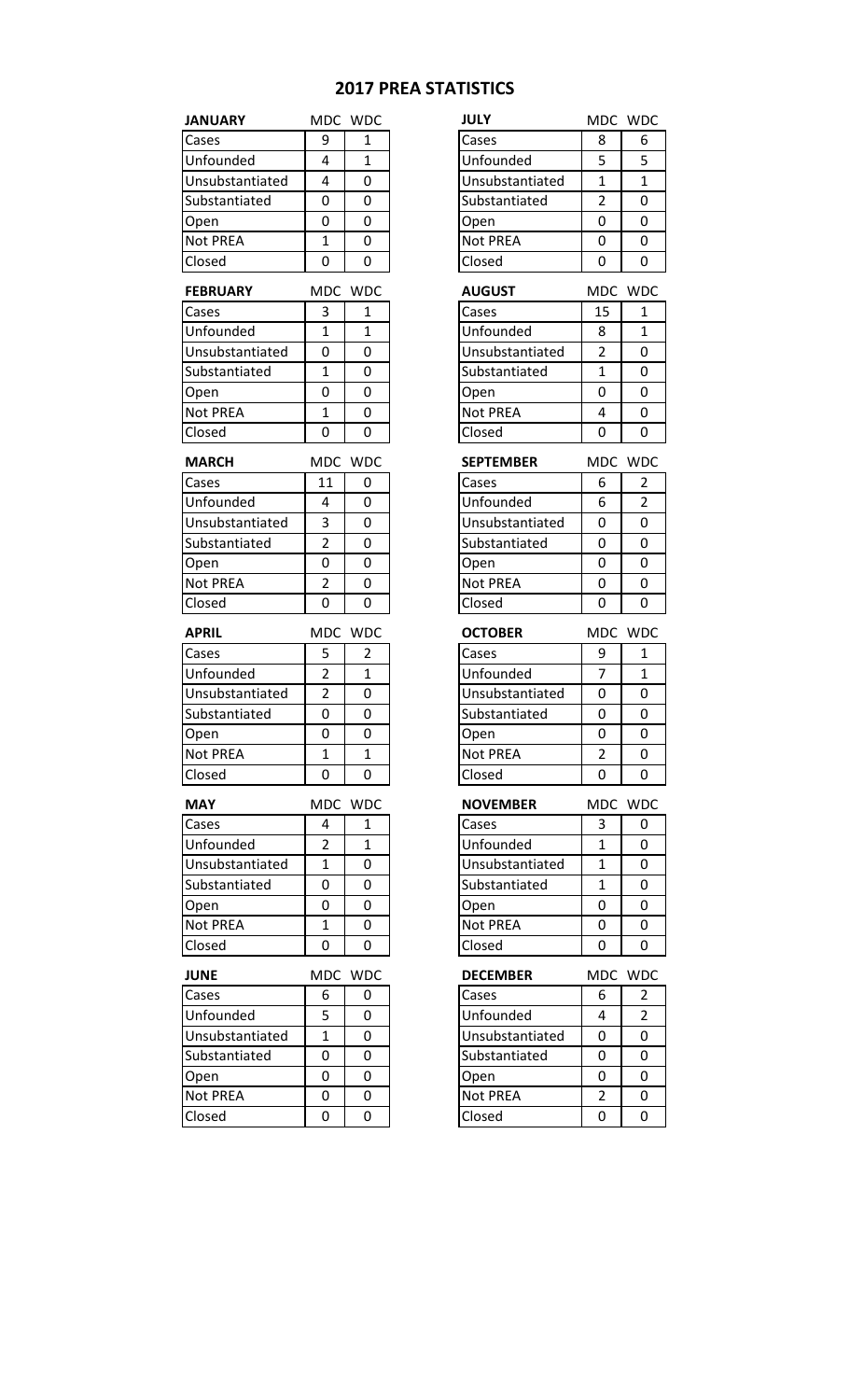| Cases<br>11<br>Cases<br>2<br>0<br>$\overline{2}$<br>$\overline{2}$<br>$\overline{2}$<br>Unfounded<br>Unfounded<br>0<br>10<br>0<br>$\mathbf 0$<br>0<br>Unsubstantiated<br>Unsubstantiated<br>0<br>0<br>0<br>0<br>0<br>Substantiated<br>Substantiated<br>$\mathbf 0$<br>$\mathbf 0$<br>0<br>0<br>Open<br>Open<br>0<br>$\mathbf{1}$<br><b>Not PREA</b><br>0<br><b>Not PREA</b><br>0<br>Closed<br>Closed<br>0<br>0<br>0<br>0<br><b>FEBRUARY</b><br><b>MDC</b><br><b>WDC</b><br><b>MDC</b><br><b>AUGUST</b><br>Cases<br>$\overline{2}$<br>Cases<br>6<br>9<br>0<br>5<br>$\overline{2}$<br>$\mathbf{1}$<br>Unfounded<br>Unfounded<br>0<br>$\overline{2}$<br>0<br>0<br>0<br>Unsubstantiated<br>Unsubstantiated<br>$\mathbf{1}$<br>$\mathbf{1}$<br>Substantiated<br>Substantiated<br>0<br>0<br>$\pmb{0}$<br>$\pmb{0}$<br>0<br>0<br>Open<br>Open<br>$\overline{2}$<br><b>Not PREA</b><br>$\mathbf 0$<br><b>Not PREA</b><br>$\overline{2}$<br>0<br>$\mathbf{1}$<br>0<br>0<br>0<br>Closed<br>Closed<br><b>MDC</b><br><b>WDC</b><br><b>MDC</b><br><b>WDC</b><br><b>MARCH</b><br><b>SEPTEMBER</b><br>5<br>4<br>Cases<br>6<br>Cases<br>0<br>Unfounded<br>3<br>Unfounded<br>5<br>0<br>0<br>$\mathbf{1}$<br>$\mathbf 0$<br>$\mathbf{1}$<br>Unsubstantiated<br>0<br>Unsubstantiated<br>$\mathbf{1}$<br>3<br>0<br>0<br>Substantiated<br>Substantiated<br>0<br>$\mathbf 0$<br>0<br>$\mathbf 0$<br>Open<br>Open<br>$\pmb{0}$<br>0<br><b>Not PREA</b><br>$\mathbf{1}$<br>Not PREA<br>0<br>0<br>Closed<br>0<br>Closed<br>0<br>0<br><b>APRIL</b><br><b>MDC</b><br><b>WDC</b><br><b>OCTOBER</b><br><b>MDC</b><br>Cases<br>5<br>$\mathbf{1}$<br>Cases<br>6<br>$2^{\circ}$<br>Unfounded<br>3<br>Unfounded<br>$\mathbf{1}$<br>4<br>$\mathbf 0$<br>0<br>$\mathbf 0$<br>$\mathbf{1}$<br>Unsubstantiated<br>Unsubstantiated<br>$\pmb{0}$<br>$\overline{2}$<br>Substantiated<br>$\mathbf{1}$<br>0<br>Substantiated<br>0<br>0<br>Open<br>U<br>U<br>Open<br>U<br>$\mathbf{1}$<br>$\mathbf 0$<br>$\mathbf{1}$<br><b>Not PREA</b><br>Not PREA<br>$\mathbf 0$<br>0<br>0<br>0<br>Closed<br>Closed<br>0<br><b>MAY</b><br><b>MDC</b><br><b>WDC</b><br><b>NOVEMBER</b><br><b>MDC</b><br>Cases<br>14<br>Cases<br>12<br>1<br>1<br>Unfounded<br>Unfounded<br>12<br>9<br>$\mathbf{1}$<br>$\mathbf{1}$<br>0<br>Unsubstantiated<br>$\mathbf{1}$<br>Unsubstantiated<br>$\mathbf{1}$<br>0<br>0<br>0<br>0<br>Substantiated<br>Substantiated<br>0<br>0<br>$\mathbf 0$<br>0<br>0<br>Open<br>Open<br>$\overline{2}$<br>Not PREA<br>$\mathbf{1}$<br>0<br>Not PREA<br>0<br>Closed<br>0<br>0<br>Closed<br>0<br>0<br><b>JUNE</b><br><b>WDC</b><br><b>MDC</b><br><b>DECEMBER</b><br><b>MDC</b><br><b>WDC</b><br>12<br>$\overline{2}$<br>13<br>Cases<br>Cases<br>1<br>$\overline{2}$<br>Unfounded<br>Unfounded<br>8<br>11<br>$\mathbf{1}$<br>$\mathbf{1}$<br>0<br>Unsubstantiated<br>Unsubstantiated<br>0<br>0<br>$\mathbf{1}$<br>$\mathbf 0$<br>$\mathbf{1}$<br>0<br>Substantiated<br>Substantiated<br>0<br>0<br>0<br>0<br>Open<br>Open<br>Not PREA<br>$\overline{2}$<br>0<br>Not PREA<br>0<br>$\mathbf 0$<br>$\pmb{0}$<br>0<br>$\mathbf{1}$<br>Closed<br>Closed<br>0 | <b>JANUARY</b> | <b>MDC</b> | <b>WDC</b> | <b>JULY</b> | <b>MDC</b> | <b>WDC</b> |
|-------------------------------------------------------------------------------------------------------------------------------------------------------------------------------------------------------------------------------------------------------------------------------------------------------------------------------------------------------------------------------------------------------------------------------------------------------------------------------------------------------------------------------------------------------------------------------------------------------------------------------------------------------------------------------------------------------------------------------------------------------------------------------------------------------------------------------------------------------------------------------------------------------------------------------------------------------------------------------------------------------------------------------------------------------------------------------------------------------------------------------------------------------------------------------------------------------------------------------------------------------------------------------------------------------------------------------------------------------------------------------------------------------------------------------------------------------------------------------------------------------------------------------------------------------------------------------------------------------------------------------------------------------------------------------------------------------------------------------------------------------------------------------------------------------------------------------------------------------------------------------------------------------------------------------------------------------------------------------------------------------------------------------------------------------------------------------------------------------------------------------------------------------------------------------------------------------------------------------------------------------------------------------------------------------------------------------------------------------------------------------------------------------------------------------------------------------------------------------------------------------------------------------------------------------------------------------------------------------------------------------------------------------------------------------------------------------------------------------------------------------------------------------------------------------------------------------------------------------------------------------------------------------------------------------------------------------------------------------------------------------------------------------------------------------------------------------------------------------------|----------------|------------|------------|-------------|------------|------------|
|                                                                                                                                                                                                                                                                                                                                                                                                                                                                                                                                                                                                                                                                                                                                                                                                                                                                                                                                                                                                                                                                                                                                                                                                                                                                                                                                                                                                                                                                                                                                                                                                                                                                                                                                                                                                                                                                                                                                                                                                                                                                                                                                                                                                                                                                                                                                                                                                                                                                                                                                                                                                                                                                                                                                                                                                                                                                                                                                                                                                                                                                                                             |                |            |            |             |            |            |
|                                                                                                                                                                                                                                                                                                                                                                                                                                                                                                                                                                                                                                                                                                                                                                                                                                                                                                                                                                                                                                                                                                                                                                                                                                                                                                                                                                                                                                                                                                                                                                                                                                                                                                                                                                                                                                                                                                                                                                                                                                                                                                                                                                                                                                                                                                                                                                                                                                                                                                                                                                                                                                                                                                                                                                                                                                                                                                                                                                                                                                                                                                             |                |            |            |             |            |            |
|                                                                                                                                                                                                                                                                                                                                                                                                                                                                                                                                                                                                                                                                                                                                                                                                                                                                                                                                                                                                                                                                                                                                                                                                                                                                                                                                                                                                                                                                                                                                                                                                                                                                                                                                                                                                                                                                                                                                                                                                                                                                                                                                                                                                                                                                                                                                                                                                                                                                                                                                                                                                                                                                                                                                                                                                                                                                                                                                                                                                                                                                                                             |                |            |            |             |            |            |
|                                                                                                                                                                                                                                                                                                                                                                                                                                                                                                                                                                                                                                                                                                                                                                                                                                                                                                                                                                                                                                                                                                                                                                                                                                                                                                                                                                                                                                                                                                                                                                                                                                                                                                                                                                                                                                                                                                                                                                                                                                                                                                                                                                                                                                                                                                                                                                                                                                                                                                                                                                                                                                                                                                                                                                                                                                                                                                                                                                                                                                                                                                             |                |            |            |             |            |            |
|                                                                                                                                                                                                                                                                                                                                                                                                                                                                                                                                                                                                                                                                                                                                                                                                                                                                                                                                                                                                                                                                                                                                                                                                                                                                                                                                                                                                                                                                                                                                                                                                                                                                                                                                                                                                                                                                                                                                                                                                                                                                                                                                                                                                                                                                                                                                                                                                                                                                                                                                                                                                                                                                                                                                                                                                                                                                                                                                                                                                                                                                                                             |                |            |            |             |            |            |
|                                                                                                                                                                                                                                                                                                                                                                                                                                                                                                                                                                                                                                                                                                                                                                                                                                                                                                                                                                                                                                                                                                                                                                                                                                                                                                                                                                                                                                                                                                                                                                                                                                                                                                                                                                                                                                                                                                                                                                                                                                                                                                                                                                                                                                                                                                                                                                                                                                                                                                                                                                                                                                                                                                                                                                                                                                                                                                                                                                                                                                                                                                             |                |            |            |             |            |            |
|                                                                                                                                                                                                                                                                                                                                                                                                                                                                                                                                                                                                                                                                                                                                                                                                                                                                                                                                                                                                                                                                                                                                                                                                                                                                                                                                                                                                                                                                                                                                                                                                                                                                                                                                                                                                                                                                                                                                                                                                                                                                                                                                                                                                                                                                                                                                                                                                                                                                                                                                                                                                                                                                                                                                                                                                                                                                                                                                                                                                                                                                                                             |                |            |            |             |            |            |
|                                                                                                                                                                                                                                                                                                                                                                                                                                                                                                                                                                                                                                                                                                                                                                                                                                                                                                                                                                                                                                                                                                                                                                                                                                                                                                                                                                                                                                                                                                                                                                                                                                                                                                                                                                                                                                                                                                                                                                                                                                                                                                                                                                                                                                                                                                                                                                                                                                                                                                                                                                                                                                                                                                                                                                                                                                                                                                                                                                                                                                                                                                             |                |            |            |             |            | <b>WDC</b> |
|                                                                                                                                                                                                                                                                                                                                                                                                                                                                                                                                                                                                                                                                                                                                                                                                                                                                                                                                                                                                                                                                                                                                                                                                                                                                                                                                                                                                                                                                                                                                                                                                                                                                                                                                                                                                                                                                                                                                                                                                                                                                                                                                                                                                                                                                                                                                                                                                                                                                                                                                                                                                                                                                                                                                                                                                                                                                                                                                                                                                                                                                                                             |                |            |            |             |            |            |
|                                                                                                                                                                                                                                                                                                                                                                                                                                                                                                                                                                                                                                                                                                                                                                                                                                                                                                                                                                                                                                                                                                                                                                                                                                                                                                                                                                                                                                                                                                                                                                                                                                                                                                                                                                                                                                                                                                                                                                                                                                                                                                                                                                                                                                                                                                                                                                                                                                                                                                                                                                                                                                                                                                                                                                                                                                                                                                                                                                                                                                                                                                             |                |            |            |             |            |            |
|                                                                                                                                                                                                                                                                                                                                                                                                                                                                                                                                                                                                                                                                                                                                                                                                                                                                                                                                                                                                                                                                                                                                                                                                                                                                                                                                                                                                                                                                                                                                                                                                                                                                                                                                                                                                                                                                                                                                                                                                                                                                                                                                                                                                                                                                                                                                                                                                                                                                                                                                                                                                                                                                                                                                                                                                                                                                                                                                                                                                                                                                                                             |                |            |            |             |            |            |
|                                                                                                                                                                                                                                                                                                                                                                                                                                                                                                                                                                                                                                                                                                                                                                                                                                                                                                                                                                                                                                                                                                                                                                                                                                                                                                                                                                                                                                                                                                                                                                                                                                                                                                                                                                                                                                                                                                                                                                                                                                                                                                                                                                                                                                                                                                                                                                                                                                                                                                                                                                                                                                                                                                                                                                                                                                                                                                                                                                                                                                                                                                             |                |            |            |             |            |            |
|                                                                                                                                                                                                                                                                                                                                                                                                                                                                                                                                                                                                                                                                                                                                                                                                                                                                                                                                                                                                                                                                                                                                                                                                                                                                                                                                                                                                                                                                                                                                                                                                                                                                                                                                                                                                                                                                                                                                                                                                                                                                                                                                                                                                                                                                                                                                                                                                                                                                                                                                                                                                                                                                                                                                                                                                                                                                                                                                                                                                                                                                                                             |                |            |            |             |            |            |
|                                                                                                                                                                                                                                                                                                                                                                                                                                                                                                                                                                                                                                                                                                                                                                                                                                                                                                                                                                                                                                                                                                                                                                                                                                                                                                                                                                                                                                                                                                                                                                                                                                                                                                                                                                                                                                                                                                                                                                                                                                                                                                                                                                                                                                                                                                                                                                                                                                                                                                                                                                                                                                                                                                                                                                                                                                                                                                                                                                                                                                                                                                             |                |            |            |             |            |            |
|                                                                                                                                                                                                                                                                                                                                                                                                                                                                                                                                                                                                                                                                                                                                                                                                                                                                                                                                                                                                                                                                                                                                                                                                                                                                                                                                                                                                                                                                                                                                                                                                                                                                                                                                                                                                                                                                                                                                                                                                                                                                                                                                                                                                                                                                                                                                                                                                                                                                                                                                                                                                                                                                                                                                                                                                                                                                                                                                                                                                                                                                                                             |                |            |            |             |            |            |
|                                                                                                                                                                                                                                                                                                                                                                                                                                                                                                                                                                                                                                                                                                                                                                                                                                                                                                                                                                                                                                                                                                                                                                                                                                                                                                                                                                                                                                                                                                                                                                                                                                                                                                                                                                                                                                                                                                                                                                                                                                                                                                                                                                                                                                                                                                                                                                                                                                                                                                                                                                                                                                                                                                                                                                                                                                                                                                                                                                                                                                                                                                             |                |            |            |             |            |            |
|                                                                                                                                                                                                                                                                                                                                                                                                                                                                                                                                                                                                                                                                                                                                                                                                                                                                                                                                                                                                                                                                                                                                                                                                                                                                                                                                                                                                                                                                                                                                                                                                                                                                                                                                                                                                                                                                                                                                                                                                                                                                                                                                                                                                                                                                                                                                                                                                                                                                                                                                                                                                                                                                                                                                                                                                                                                                                                                                                                                                                                                                                                             |                |            |            |             |            |            |
|                                                                                                                                                                                                                                                                                                                                                                                                                                                                                                                                                                                                                                                                                                                                                                                                                                                                                                                                                                                                                                                                                                                                                                                                                                                                                                                                                                                                                                                                                                                                                                                                                                                                                                                                                                                                                                                                                                                                                                                                                                                                                                                                                                                                                                                                                                                                                                                                                                                                                                                                                                                                                                                                                                                                                                                                                                                                                                                                                                                                                                                                                                             |                |            |            |             |            |            |
|                                                                                                                                                                                                                                                                                                                                                                                                                                                                                                                                                                                                                                                                                                                                                                                                                                                                                                                                                                                                                                                                                                                                                                                                                                                                                                                                                                                                                                                                                                                                                                                                                                                                                                                                                                                                                                                                                                                                                                                                                                                                                                                                                                                                                                                                                                                                                                                                                                                                                                                                                                                                                                                                                                                                                                                                                                                                                                                                                                                                                                                                                                             |                |            |            |             |            |            |
|                                                                                                                                                                                                                                                                                                                                                                                                                                                                                                                                                                                                                                                                                                                                                                                                                                                                                                                                                                                                                                                                                                                                                                                                                                                                                                                                                                                                                                                                                                                                                                                                                                                                                                                                                                                                                                                                                                                                                                                                                                                                                                                                                                                                                                                                                                                                                                                                                                                                                                                                                                                                                                                                                                                                                                                                                                                                                                                                                                                                                                                                                                             |                |            |            |             |            |            |
|                                                                                                                                                                                                                                                                                                                                                                                                                                                                                                                                                                                                                                                                                                                                                                                                                                                                                                                                                                                                                                                                                                                                                                                                                                                                                                                                                                                                                                                                                                                                                                                                                                                                                                                                                                                                                                                                                                                                                                                                                                                                                                                                                                                                                                                                                                                                                                                                                                                                                                                                                                                                                                                                                                                                                                                                                                                                                                                                                                                                                                                                                                             |                |            |            |             |            |            |
|                                                                                                                                                                                                                                                                                                                                                                                                                                                                                                                                                                                                                                                                                                                                                                                                                                                                                                                                                                                                                                                                                                                                                                                                                                                                                                                                                                                                                                                                                                                                                                                                                                                                                                                                                                                                                                                                                                                                                                                                                                                                                                                                                                                                                                                                                                                                                                                                                                                                                                                                                                                                                                                                                                                                                                                                                                                                                                                                                                                                                                                                                                             |                |            |            |             |            |            |
|                                                                                                                                                                                                                                                                                                                                                                                                                                                                                                                                                                                                                                                                                                                                                                                                                                                                                                                                                                                                                                                                                                                                                                                                                                                                                                                                                                                                                                                                                                                                                                                                                                                                                                                                                                                                                                                                                                                                                                                                                                                                                                                                                                                                                                                                                                                                                                                                                                                                                                                                                                                                                                                                                                                                                                                                                                                                                                                                                                                                                                                                                                             |                |            |            |             |            |            |
|                                                                                                                                                                                                                                                                                                                                                                                                                                                                                                                                                                                                                                                                                                                                                                                                                                                                                                                                                                                                                                                                                                                                                                                                                                                                                                                                                                                                                                                                                                                                                                                                                                                                                                                                                                                                                                                                                                                                                                                                                                                                                                                                                                                                                                                                                                                                                                                                                                                                                                                                                                                                                                                                                                                                                                                                                                                                                                                                                                                                                                                                                                             |                |            |            |             |            |            |
|                                                                                                                                                                                                                                                                                                                                                                                                                                                                                                                                                                                                                                                                                                                                                                                                                                                                                                                                                                                                                                                                                                                                                                                                                                                                                                                                                                                                                                                                                                                                                                                                                                                                                                                                                                                                                                                                                                                                                                                                                                                                                                                                                                                                                                                                                                                                                                                                                                                                                                                                                                                                                                                                                                                                                                                                                                                                                                                                                                                                                                                                                                             |                |            |            |             |            | <b>WDC</b> |
|                                                                                                                                                                                                                                                                                                                                                                                                                                                                                                                                                                                                                                                                                                                                                                                                                                                                                                                                                                                                                                                                                                                                                                                                                                                                                                                                                                                                                                                                                                                                                                                                                                                                                                                                                                                                                                                                                                                                                                                                                                                                                                                                                                                                                                                                                                                                                                                                                                                                                                                                                                                                                                                                                                                                                                                                                                                                                                                                                                                                                                                                                                             |                |            |            |             |            |            |
|                                                                                                                                                                                                                                                                                                                                                                                                                                                                                                                                                                                                                                                                                                                                                                                                                                                                                                                                                                                                                                                                                                                                                                                                                                                                                                                                                                                                                                                                                                                                                                                                                                                                                                                                                                                                                                                                                                                                                                                                                                                                                                                                                                                                                                                                                                                                                                                                                                                                                                                                                                                                                                                                                                                                                                                                                                                                                                                                                                                                                                                                                                             |                |            |            |             |            |            |
|                                                                                                                                                                                                                                                                                                                                                                                                                                                                                                                                                                                                                                                                                                                                                                                                                                                                                                                                                                                                                                                                                                                                                                                                                                                                                                                                                                                                                                                                                                                                                                                                                                                                                                                                                                                                                                                                                                                                                                                                                                                                                                                                                                                                                                                                                                                                                                                                                                                                                                                                                                                                                                                                                                                                                                                                                                                                                                                                                                                                                                                                                                             |                |            |            |             |            |            |
|                                                                                                                                                                                                                                                                                                                                                                                                                                                                                                                                                                                                                                                                                                                                                                                                                                                                                                                                                                                                                                                                                                                                                                                                                                                                                                                                                                                                                                                                                                                                                                                                                                                                                                                                                                                                                                                                                                                                                                                                                                                                                                                                                                                                                                                                                                                                                                                                                                                                                                                                                                                                                                                                                                                                                                                                                                                                                                                                                                                                                                                                                                             |                |            |            |             |            |            |
|                                                                                                                                                                                                                                                                                                                                                                                                                                                                                                                                                                                                                                                                                                                                                                                                                                                                                                                                                                                                                                                                                                                                                                                                                                                                                                                                                                                                                                                                                                                                                                                                                                                                                                                                                                                                                                                                                                                                                                                                                                                                                                                                                                                                                                                                                                                                                                                                                                                                                                                                                                                                                                                                                                                                                                                                                                                                                                                                                                                                                                                                                                             |                |            |            |             |            |            |
|                                                                                                                                                                                                                                                                                                                                                                                                                                                                                                                                                                                                                                                                                                                                                                                                                                                                                                                                                                                                                                                                                                                                                                                                                                                                                                                                                                                                                                                                                                                                                                                                                                                                                                                                                                                                                                                                                                                                                                                                                                                                                                                                                                                                                                                                                                                                                                                                                                                                                                                                                                                                                                                                                                                                                                                                                                                                                                                                                                                                                                                                                                             |                |            |            |             |            |            |
|                                                                                                                                                                                                                                                                                                                                                                                                                                                                                                                                                                                                                                                                                                                                                                                                                                                                                                                                                                                                                                                                                                                                                                                                                                                                                                                                                                                                                                                                                                                                                                                                                                                                                                                                                                                                                                                                                                                                                                                                                                                                                                                                                                                                                                                                                                                                                                                                                                                                                                                                                                                                                                                                                                                                                                                                                                                                                                                                                                                                                                                                                                             |                |            |            |             |            |            |
|                                                                                                                                                                                                                                                                                                                                                                                                                                                                                                                                                                                                                                                                                                                                                                                                                                                                                                                                                                                                                                                                                                                                                                                                                                                                                                                                                                                                                                                                                                                                                                                                                                                                                                                                                                                                                                                                                                                                                                                                                                                                                                                                                                                                                                                                                                                                                                                                                                                                                                                                                                                                                                                                                                                                                                                                                                                                                                                                                                                                                                                                                                             |                |            |            |             |            | <b>WDC</b> |
|                                                                                                                                                                                                                                                                                                                                                                                                                                                                                                                                                                                                                                                                                                                                                                                                                                                                                                                                                                                                                                                                                                                                                                                                                                                                                                                                                                                                                                                                                                                                                                                                                                                                                                                                                                                                                                                                                                                                                                                                                                                                                                                                                                                                                                                                                                                                                                                                                                                                                                                                                                                                                                                                                                                                                                                                                                                                                                                                                                                                                                                                                                             |                |            |            |             |            |            |
|                                                                                                                                                                                                                                                                                                                                                                                                                                                                                                                                                                                                                                                                                                                                                                                                                                                                                                                                                                                                                                                                                                                                                                                                                                                                                                                                                                                                                                                                                                                                                                                                                                                                                                                                                                                                                                                                                                                                                                                                                                                                                                                                                                                                                                                                                                                                                                                                                                                                                                                                                                                                                                                                                                                                                                                                                                                                                                                                                                                                                                                                                                             |                |            |            |             |            |            |
|                                                                                                                                                                                                                                                                                                                                                                                                                                                                                                                                                                                                                                                                                                                                                                                                                                                                                                                                                                                                                                                                                                                                                                                                                                                                                                                                                                                                                                                                                                                                                                                                                                                                                                                                                                                                                                                                                                                                                                                                                                                                                                                                                                                                                                                                                                                                                                                                                                                                                                                                                                                                                                                                                                                                                                                                                                                                                                                                                                                                                                                                                                             |                |            |            |             |            |            |
|                                                                                                                                                                                                                                                                                                                                                                                                                                                                                                                                                                                                                                                                                                                                                                                                                                                                                                                                                                                                                                                                                                                                                                                                                                                                                                                                                                                                                                                                                                                                                                                                                                                                                                                                                                                                                                                                                                                                                                                                                                                                                                                                                                                                                                                                                                                                                                                                                                                                                                                                                                                                                                                                                                                                                                                                                                                                                                                                                                                                                                                                                                             |                |            |            |             |            |            |
|                                                                                                                                                                                                                                                                                                                                                                                                                                                                                                                                                                                                                                                                                                                                                                                                                                                                                                                                                                                                                                                                                                                                                                                                                                                                                                                                                                                                                                                                                                                                                                                                                                                                                                                                                                                                                                                                                                                                                                                                                                                                                                                                                                                                                                                                                                                                                                                                                                                                                                                                                                                                                                                                                                                                                                                                                                                                                                                                                                                                                                                                                                             |                |            |            |             |            |            |
|                                                                                                                                                                                                                                                                                                                                                                                                                                                                                                                                                                                                                                                                                                                                                                                                                                                                                                                                                                                                                                                                                                                                                                                                                                                                                                                                                                                                                                                                                                                                                                                                                                                                                                                                                                                                                                                                                                                                                                                                                                                                                                                                                                                                                                                                                                                                                                                                                                                                                                                                                                                                                                                                                                                                                                                                                                                                                                                                                                                                                                                                                                             |                |            |            |             |            |            |
|                                                                                                                                                                                                                                                                                                                                                                                                                                                                                                                                                                                                                                                                                                                                                                                                                                                                                                                                                                                                                                                                                                                                                                                                                                                                                                                                                                                                                                                                                                                                                                                                                                                                                                                                                                                                                                                                                                                                                                                                                                                                                                                                                                                                                                                                                                                                                                                                                                                                                                                                                                                                                                                                                                                                                                                                                                                                                                                                                                                                                                                                                                             |                |            |            |             |            |            |
|                                                                                                                                                                                                                                                                                                                                                                                                                                                                                                                                                                                                                                                                                                                                                                                                                                                                                                                                                                                                                                                                                                                                                                                                                                                                                                                                                                                                                                                                                                                                                                                                                                                                                                                                                                                                                                                                                                                                                                                                                                                                                                                                                                                                                                                                                                                                                                                                                                                                                                                                                                                                                                                                                                                                                                                                                                                                                                                                                                                                                                                                                                             |                |            |            |             |            |            |
|                                                                                                                                                                                                                                                                                                                                                                                                                                                                                                                                                                                                                                                                                                                                                                                                                                                                                                                                                                                                                                                                                                                                                                                                                                                                                                                                                                                                                                                                                                                                                                                                                                                                                                                                                                                                                                                                                                                                                                                                                                                                                                                                                                                                                                                                                                                                                                                                                                                                                                                                                                                                                                                                                                                                                                                                                                                                                                                                                                                                                                                                                                             |                |            |            |             |            |            |
|                                                                                                                                                                                                                                                                                                                                                                                                                                                                                                                                                                                                                                                                                                                                                                                                                                                                                                                                                                                                                                                                                                                                                                                                                                                                                                                                                                                                                                                                                                                                                                                                                                                                                                                                                                                                                                                                                                                                                                                                                                                                                                                                                                                                                                                                                                                                                                                                                                                                                                                                                                                                                                                                                                                                                                                                                                                                                                                                                                                                                                                                                                             |                |            |            |             |            |            |
|                                                                                                                                                                                                                                                                                                                                                                                                                                                                                                                                                                                                                                                                                                                                                                                                                                                                                                                                                                                                                                                                                                                                                                                                                                                                                                                                                                                                                                                                                                                                                                                                                                                                                                                                                                                                                                                                                                                                                                                                                                                                                                                                                                                                                                                                                                                                                                                                                                                                                                                                                                                                                                                                                                                                                                                                                                                                                                                                                                                                                                                                                                             |                |            |            |             |            |            |
|                                                                                                                                                                                                                                                                                                                                                                                                                                                                                                                                                                                                                                                                                                                                                                                                                                                                                                                                                                                                                                                                                                                                                                                                                                                                                                                                                                                                                                                                                                                                                                                                                                                                                                                                                                                                                                                                                                                                                                                                                                                                                                                                                                                                                                                                                                                                                                                                                                                                                                                                                                                                                                                                                                                                                                                                                                                                                                                                                                                                                                                                                                             |                |            |            |             |            |            |
|                                                                                                                                                                                                                                                                                                                                                                                                                                                                                                                                                                                                                                                                                                                                                                                                                                                                                                                                                                                                                                                                                                                                                                                                                                                                                                                                                                                                                                                                                                                                                                                                                                                                                                                                                                                                                                                                                                                                                                                                                                                                                                                                                                                                                                                                                                                                                                                                                                                                                                                                                                                                                                                                                                                                                                                                                                                                                                                                                                                                                                                                                                             |                |            |            |             |            |            |
|                                                                                                                                                                                                                                                                                                                                                                                                                                                                                                                                                                                                                                                                                                                                                                                                                                                                                                                                                                                                                                                                                                                                                                                                                                                                                                                                                                                                                                                                                                                                                                                                                                                                                                                                                                                                                                                                                                                                                                                                                                                                                                                                                                                                                                                                                                                                                                                                                                                                                                                                                                                                                                                                                                                                                                                                                                                                                                                                                                                                                                                                                                             |                |            |            |             |            |            |
|                                                                                                                                                                                                                                                                                                                                                                                                                                                                                                                                                                                                                                                                                                                                                                                                                                                                                                                                                                                                                                                                                                                                                                                                                                                                                                                                                                                                                                                                                                                                                                                                                                                                                                                                                                                                                                                                                                                                                                                                                                                                                                                                                                                                                                                                                                                                                                                                                                                                                                                                                                                                                                                                                                                                                                                                                                                                                                                                                                                                                                                                                                             |                |            |            |             |            |            |

| <b>JULY</b>      | <b>MDC</b>     | <b>WDC</b>     |
|------------------|----------------|----------------|
| Cases            | 11             | $\overline{2}$ |
| Unfounded        | 10             | $\overline{2}$ |
| Unsubstantiated  | 0              | 0              |
| Substantiated    | 0              | 0              |
| Open             | 0              | 0              |
| <b>Not PREA</b>  | $\overline{1}$ | 0              |
| Closed           | 0              | 0              |
| <b>AUGUST</b>    | <b>MDC</b>     | <b>WDC</b>     |
| Cases            | 9              | 0              |
| Unfounded        | 5              | 0              |
| Unsubstantiated  | $\overline{2}$ | 0              |
| Substantiated    | 0              | 0              |
| Open             | 0              | 0              |
| Not PREA         | $\overline{2}$ | 0              |
| Closed           | 0              | 0              |
| <b>SEPTEMBER</b> | <b>MDC</b>     | <b>WDC</b>     |
| Cases            | 6              | 0              |
| Unfounded        | 5              | 0              |
| Unsubstantiated  | $\overline{1}$ | 0              |
| Substantiated    | 0              | 0              |
| Open             | 0              | 0              |
| Not PREA         | 0              | 0              |
| Closed           | 0              | 0              |
| <b>OCTOBER</b>   | <b>MDC</b>     | <b>WDC</b>     |
| Cases            | 6              | $\overline{2}$ |
| Unfounded        | 4              | 0              |
| Unsubstantiated  | $\mathbf{1}$   | 0              |
| Substantiated    | 0              | $\overline{2}$ |
| Open             | 0              | 0              |
| Not PREA         | 1              | 0              |
| Closed           | 0              | 0              |
| <b>NOVEMBER</b>  | MDC            | <b>WDC</b>     |
| Cases            | 12             | $\mathbf{1}$   |
| Unfounded        | 9              | $\mathbf 1$    |
| Unsubstantiated  | 1              | 0              |
| Substantiated    | 0              | 0              |
| Open             | 0              | 0              |
| Not PREA         | $\overline{2}$ | 0              |
| Closed           | 0              | 0              |
| <b>DECEMBER</b>  | <b>MDC</b>     | <b>WDC</b>     |
| Cases            | 13             | 1              |
| Unfounded        | 11             | $\overline{1}$ |
| Unsubstantiated  | 0              | 0              |
| Substantiated    | $\mathbf 1$    | 0              |
| Open             | 0              | 0              |
| Not PREA         | 0              | 0              |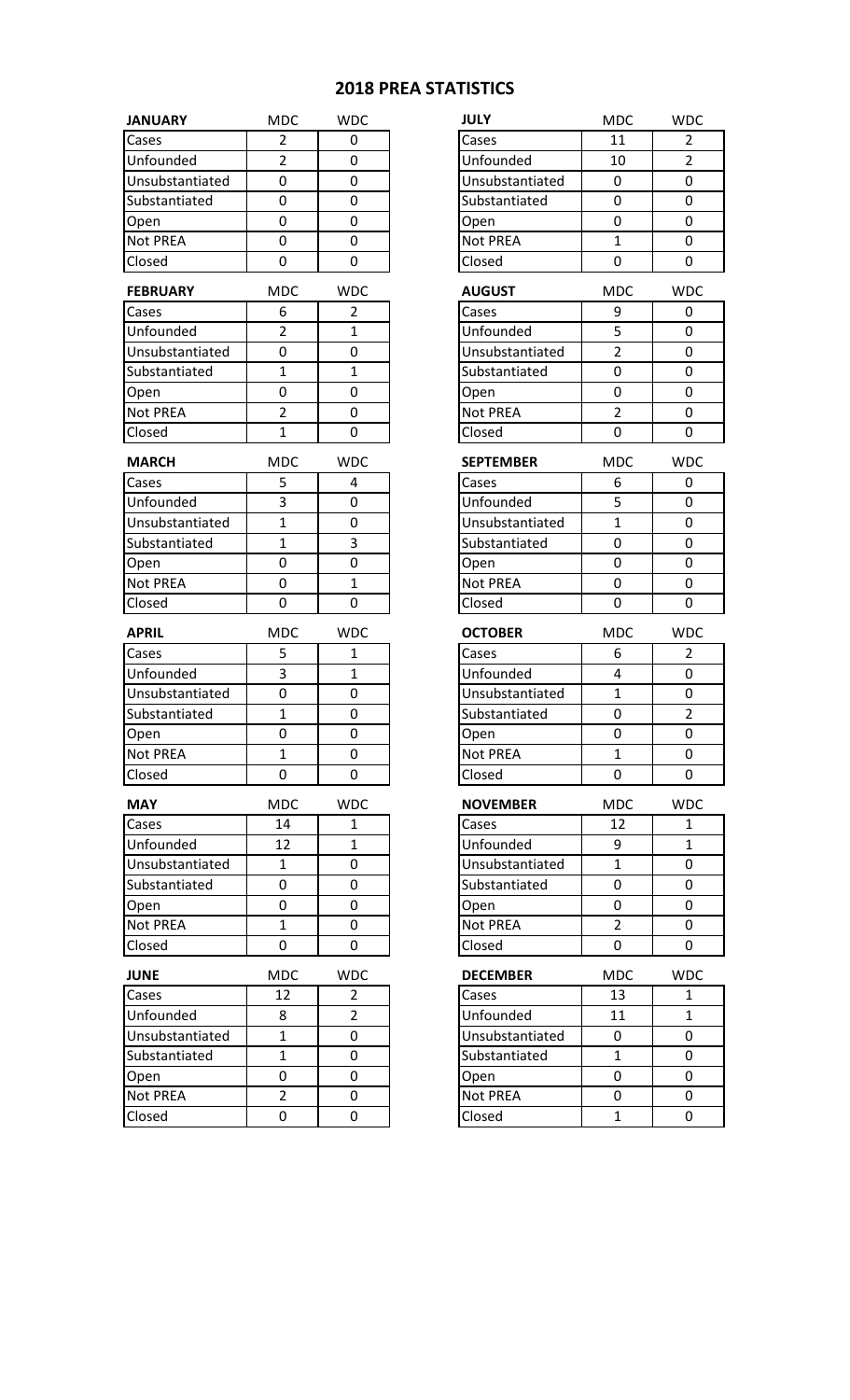| <b>JANUARY</b>  | <b>MDC</b>     | <b>WDC</b>     | <b>JULY</b>             | <b>MDC</b>     | <b>WDC</b>   |
|-----------------|----------------|----------------|-------------------------|----------------|--------------|
| Cases           | 11             | 1              | Cases                   | 13             | 1            |
| Unfounded       | 9              | 0              | Unfounded               | 8              | $\mathbf{1}$ |
| Unsubstantiated | $\mathbf{1}$   | $\mathbf{1}$   | Unsubstantiated         | $\overline{2}$ | 0            |
| Substantiated   | $\mathbf{1}$   | 0              | Substantiated           | $\overline{2}$ | $\mathbf 0$  |
| Open            | 0              | 0              | Open                    | 0              | 0            |
| <b>Not PREA</b> | 0              | 0              | Not PREA                | $\mathbf{1}$   | $\mathbf 0$  |
| Closed          | 0              | 0              | Closed/NA               | 0              | 0            |
| <b>FEBRUARY</b> |                |                | <b>AUGUST</b>           | <b>MDC</b>     | <b>WDC</b>   |
| Cases           | $\overline{7}$ | $\mathbf{1}$   | Cases                   | 8              | 1            |
| Unfounded       | 5              | $\mathbf{1}$   | Unfounded               | 3              | $\mathbf{1}$ |
| Unsubstantiated | 0              | 0              | Unsubstantiated         | 4              | 0            |
| Substantiated   | $\mathbf{1}$   | 0              | Substantiated           | 0              | 0            |
| Open            | 0              | 0              | Open                    | 0              | $\mathbf 0$  |
| <b>Not PREA</b> | $\mathbf{1}$   | 0              | <b>Not PREA</b>         | $\mathbf{1}$   | 0            |
| Closed          | 0              | 0              | Closed                  | 0              | 0            |
| <b>MARCH</b>    | <b>MDC</b>     | <b>WDC</b>     | <b>SEPTEMBER</b>        | <b>MDC</b>     | <b>WDC</b>   |
| Cases           | 3              | 0              | Cases                   | 13             | 0            |
| Unfounded       | $\overline{2}$ | 0              | Unfounded               | $\overline{7}$ | 0            |
| Unsubstantiated | $\mathbf{1}$   | 0              | Unsubstantiated         | $\mathbf{1}$   | 0            |
| Substantiated   | 0              | 0              | Substantiated           | 1              | 0            |
| Open            | 0              | 0              | Open                    | 0              | 0            |
| <b>Not PREA</b> | 0              | 0              | <b>Not PREA</b>         | 3              | 0            |
| Closed          | 0              | 0              | Closed                  | $\mathbf{1}$   | 0            |
|                 |                |                |                         |                |              |
| <b>APRIL</b>    | <b>MDC</b>     | <b>WDC</b>     | <b>OCTOBER</b><br>Cases | <b>MDC</b>     | <b>WDC</b>   |
| Cases           | 11             | $\mathbf{1}$   |                         | 10             | 1            |
| Unfounded       | 9              | 0              | Unfounded               | 8              | 1            |
| Unsubstantiated | $\overline{2}$ | $\mathbf{1}$   | Unsubstantiated         | 0              | $\mathbf 0$  |
| Substantiated   | $\pmb{0}$      | 0              | Substantiated           | 0              | 0            |
| Open            | $\Omega$       | $\Omega$       | Open                    | $\Omega$       | 0            |
| <b>Not PREA</b> | 0              | 0              | Not PREA                | $\overline{2}$ | 0            |
| Closed          | 0              | 0              | Closed                  | 0              | 0            |
| <b>MAY</b>      | <b>MDC</b>     | <b>WDC</b>     | <b>NOVEMBER</b>         | <b>MDC</b>     | <b>WDC</b>   |
| Cases           | 8              | 0              | Cases                   | 3              | 0            |
| Unfounded       | 6              | 0              | Unfounded               | 3              | 0            |
| Unsubstantiated | $\overline{2}$ | 0              | Unsubstantiated         | 0              | 0            |
| Substantiated   | 0              | 0              | Substantiated           | 0              | 0            |
| Open            | 0              | 0              | Open                    | 0              | 0            |
| <b>Not PREA</b> | 0              | 0              | Not PREA                | 0              | 0            |
| Closed          | 0              | 0              | Closed                  | 0              | 0            |
| <b>JUNE</b>     | <b>MDC</b>     | <b>WDC</b>     | <b>DECEMBER</b>         | <b>MDC</b>     | <b>WDC</b>   |
| Cases           | 16             | $\overline{2}$ | Cases                   | 4              | 0            |
| Unfounded       | 12             | 1              | Unfounded               | 1              | 0            |
| Unsubstantiated | $\mathbf{1}$   | 0              | Unsubstantiated         | 0              | 0            |
| Substantiated   | $\overline{2}$ | $\mathbf{1}$   | Substantiated           | $\mathbf{1}$   | 0            |
| Open            | $\mathbf 0$    | 0              | Open                    | 0              | 0            |
|                 |                |                |                         |                |              |
| Not PREA        | 0              | 0              | Not PREA                | $\overline{2}$ | 0            |

| <b>JULY</b>                                                              | <b>MDC</b>              | <b>WDC</b>     |
|--------------------------------------------------------------------------|-------------------------|----------------|
| Cases                                                                    | 13                      | 1              |
| Unfounded                                                                | 8                       | $\overline{1}$ |
| Unsubstantiated                                                          | $\overline{\mathbf{c}}$ | 0              |
| Substantiated                                                            | $\overline{2}$          | 0              |
| Open                                                                     | 0                       | 0              |
| Not PREA                                                                 | $\overline{1}$          | 0              |
| Closed/NA                                                                | 0                       | 0              |
| <b>AUGUST</b>                                                            | MDC                     | <b>WDC</b>     |
| Cases                                                                    | 8                       | 1              |
| Unfounded                                                                | 3                       | 1              |
| Unsubstantiated                                                          | 4                       | 0              |
| Substantiated                                                            | 0                       | 0              |
| Open                                                                     | 0                       | 0              |
| Not PREA                                                                 | $\overline{1}$          | 0              |
| Closed                                                                   | 0                       | 0              |
| <b>SEPTEMBER</b>                                                         | <b>MDC</b>              | <b>WDC</b>     |
| Cases                                                                    | 13                      | 0              |
| Unfounded                                                                | $\overline{7}$          | 0              |
| Unsubstantiated                                                          | $\mathbf 1$             | 0              |
| Substantiated                                                            | $\overline{1}$          | 0              |
| Open                                                                     | 0                       | 0              |
| Not PREA                                                                 | 3                       | 0              |
| Closed                                                                   | 1                       | 0              |
|                                                                          |                         |                |
|                                                                          |                         |                |
|                                                                          | MDC                     | <b>WDC</b>     |
|                                                                          | 10                      | $\mathbf 1$    |
|                                                                          | 8                       | $\mathbf 1$    |
|                                                                          | 0                       | 0              |
| <b>OCTOBER</b><br>Cases<br>Unfounded<br>Unsubstantiated<br>Substantiated | 0                       | 0              |
| Open                                                                     | 0                       | 0              |
| Not PREA                                                                 | $\overline{2}$          | 0              |
|                                                                          | 0                       | 0              |
|                                                                          | MDC                     | <b>WDC</b>     |
| Closed<br><b>NOVEMBER</b><br>Cases                                       | 3                       | 0              |
| Unfounded                                                                | 3                       | 0              |
| Unsubstantiated                                                          | 0                       | 0              |
| Substantiated                                                            | 0                       | 0              |
| Open                                                                     | 0                       | 0              |
| <b>Not PREA</b>                                                          | 0                       | 0              |
| Closed                                                                   | 0                       | 0              |
| <b>DECEMBER</b>                                                          | MDC                     | <b>WDC</b>     |
| Cases                                                                    | 4                       | 0              |
| Unfounded                                                                | $\mathbf 1$             | 0              |
| Unsubstantiated                                                          | 0                       | 0              |
| Substantiated                                                            | $\mathbf 1$             | 0              |
| Open                                                                     | 0                       | 0              |
| Not PREA                                                                 | 2                       | 0              |